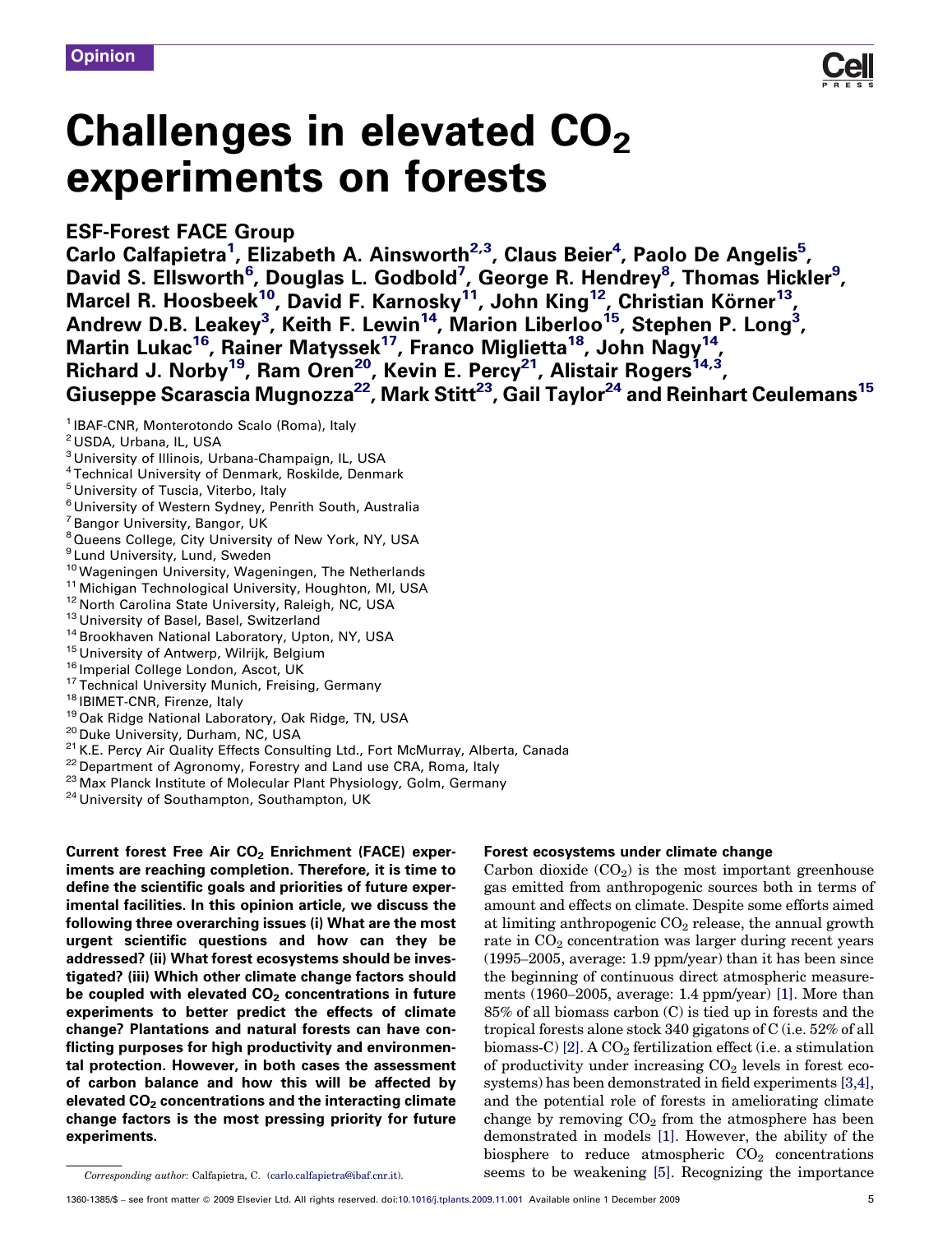of forests in the global carbon cycle and climate change, the XVII International Botanical Congress in 2005 promulgated one specific resolution on global change, emphasizing the need for spatiotemporally large-scale experiments on plant (particularly tree) responses to elevated  $CO<sub>2</sub>$ concentrations and calling for international collaboration to bring experiments such as Free Air  $CO<sub>2</sub>$  Enrichment (FACE) to fruition. Although large-scale experiments examining the path of carbon through forest ecosystems that already existed in 2005 [6–[10\]](#page-4-0) have continued and most have now been or soon will be completed, no new large-scale forest experiments have been initiated since the 2005 report was published. FACE is the best technique available for a large-scale investigation of ecosystem responses to elevated  $CO<sub>2</sub>$ . Originally designed as an open-air fumigation technique for air pollution studies in crop systems [\[11\],](#page-5-0) FACE was adapted for  $CO<sub>2</sub>$  releases and scaled-up for application in forests [\[6\].](#page-4-0) This allowed longterm and whole-ecosystem studies that were not possible with previous indoor or field chamber experiments with tree seedlings or young saplings. Further modifications of the FACE approach also allowed experiments to be conducted in mature forest ecosystems and measurements of elevated  $CO_2$  concentrations with elevated ozone  $(O_3)$ concentrations to be combined, another major factor of global change [\[7,8,12\]](#page-5-0). Because most current FACE sites in forest ecosystems are now coming to completion ([http://](http://www.nature.com/news/2008/081118/full/456289a.html) [www.nature.com/news/2008/081118/full/456289a.html\)](http://www.nature.com/news/2008/081118/full/456289a.html), it is time to reflect upon the most relevant questions and associated challenges for the next generation of experiments on elevated  $CO<sub>2</sub>$ .

#### Questions for the next generation experiments

We believe that future forest FACE experiments should focus on the effect of the increase in  $CO<sub>2</sub>$  concentration on global carbon cycling of forests. This issue has crucial implications given the environmental role of forests in sequestering carbon from the atmosphere but also because it is related to the productivity of the different forest ecosystems. Unfortunately, most of the questions related to carbon cycling have a time frame of 50–100 years; thus, the purpose of the experiments is to quantify fundamental responses that must be represented in ecosystem and global models. The current FACE experiments might not have run long enough to reveal negative feedback owing to progressive nutrient limitation (i.e. nitrogen) [\[13\],](#page-5-0) and the separation of direct  $CO<sub>2</sub>$  effects (via photosynthesis) from indirect  $CO<sub>2</sub>$  effects driven by water savings (via stomata) proved to be very difficult [\[14\].](#page-5-0) Thus, a better understanding is required on the interactions between elevated  $CO<sub>2</sub>$ and nitrogen over long periods of time. Also, recognizing that increases in atmospheric  $CO<sub>2</sub>$  will be accompanied by changes in precipitation, temperature and  $O<sub>3</sub>$  means that we should consider how these factors affect the response of forest ecosystems to elevated  $CO<sub>2</sub>$ . The opportunities and challenges for addressing these overarching questions are presented below.

#### General priorities for future research on forests

To obtain an estimate of plant growth potential and carbon sequestration with rising  $CO<sub>2</sub>$ , it is necessary that future experiments provide a complete carbon budget for each ecosystem. In particular, the primary objective is to identify the allocation of extra carbon taken up as many of the experiments carried out to date have shown a certain amount of ''missing carbon'' which can be ascribed to an underestimation of belowground allocation [\[15\].](#page-5-0) Soil not only represents an unknown factor with regard to its capacity to act as a carbon sink but contains processes that can directly impact on the  $CO<sub>2</sub>$  response [\[16\]](#page-5-0). Thus, it is crucial that the carbon budget is studied in large multifactorial FACE experiments, with specific emphasis on soil nutrition coupled with elevated  $CO<sub>2</sub>$  concentrations, because the responses of these two interacting factors have been variable in previous experiments [\[17](#page-5-0)–19]. Because disturbance of soils (e.g. by planting, grading) interrupts the intimate plant–rhizosphere coupling, future experiments should aim for test conditions in which the carbon and nutrient cycles are in a quasi steady state at the onset of the elevated  $CO<sub>2</sub>$  treatment [\[14\]](#page-5-0). The strong relationships between plant and soil further reinforce the need for ecosystem approaches in future experiments and the need for experiments designed to last for up to two decades.

Future FACE experiments should combine regimes with precipitation and temperature manipulation together with elevated  $CO<sub>2</sub>$  concentrations, as is already done in shrubland and grassland ecosystems [\[20](#page-5-0)–22]. Furthermore, current experiments have shown that ozone can offset or negate the stimulatory  $CO<sub>2</sub>$  effects on above ground vegetation [\[23\].](#page-5-0) At the same time, determining how ozone interacts with increasing  $CO<sub>2</sub>$  concentrations at below ground level will be critical for accurately predicting future forest growth and carbon allocation.

We suggest the use of natural thermal gradients between test sites within a given region when costs of manipulating the various factors influencing the global climate (i.e. warming, drought or  $O_3$ ) are prohibitive. This issue is particularly relevant because the effects of these factors can be far from additive, making the impacts of the combined factors difficult to predict [\[24\]](#page-5-0). By contrast, this approach requires site homogeneity in soil substrate, forest stand composition, genetic uniformity and a pretreatment analysis that accounts for much of the variability of the selected ecosystems.

The last priority we would like to list here is the need to understand the climate–ecosystem feedback of climate change [\[1\]](#page-4-0). Alterations in greenhouse gas fluxes in biogenic volatile organic compounds emitted and in albedo and surface energy balance represent the most important unknown climate–ecosystem feedback that must be understood in the future generation of large-scale experiments to enable efficacious climate model projections.

#### Priorities for natural or semi-natural forests

Genetic and species biodiversity are the primary issues to be investigated in the next generation of experiments with natural ecosystems under elevated  $CO<sub>2</sub>$  conditions ([Figure 1](#page-2-0)). This will require studies of plots containing a natural diversity of plants and other organisms because the response to elevated  $CO<sub>2</sub>$  concentrations of a species depends on the neighboring species. Mono-specific plant stands might show responses different from mixed plant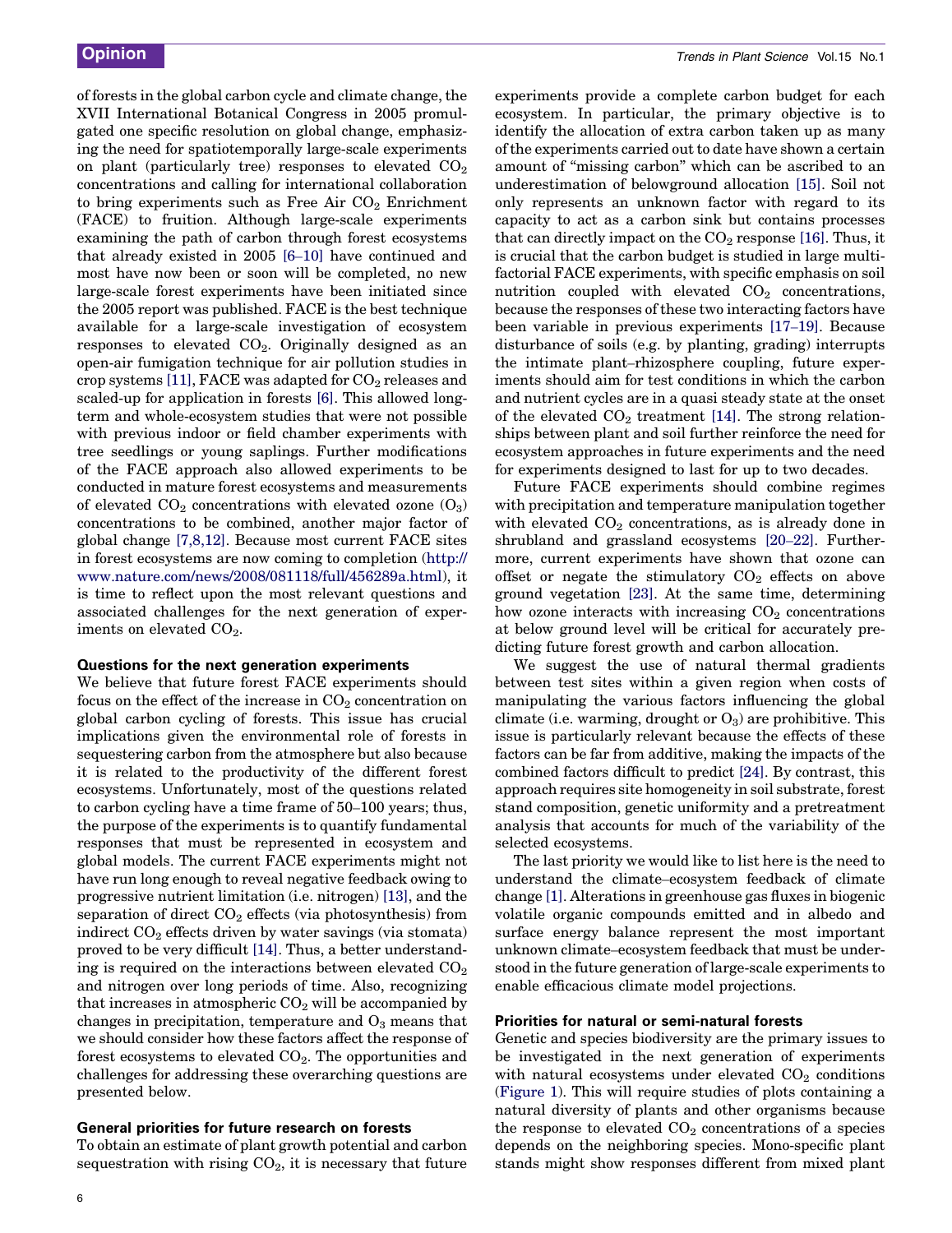<span id="page-2-0"></span>

Figure 1. Systems biology approaches to provide insight into quantifying forest ecosystem response to elevated CO<sub>2</sub> conditions and understanding the natural genetic variation that might exist in response to CO<sub>2</sub>. Using the latest technologies in functional omics, including transcriptomics, proteomics and metabolomics, should produce a phenotypic fingerprint underpinning the ideotype needed for fast growth and carbon sequestration. Proof of concept will require reverse genetic approaches such as RNAi and overexpression studies and this could result in genetically modified (GM) trees with enhanced traits of interest or non-GM trees improved by molecular breeding (green boxes). Second generation sequencing technologies can be applied to the study of natural genetic variation in response to increasing  $CO<sub>2</sub>$  enabling appropriate future conservation strategies (yellow boxes).

stands; moreover, elevated  $CO<sub>2</sub>$  concentrations have been shown to modify competition among plant species [\[18,25\]](#page-5-0). A major advance in our knowledge would come from studying mature and diverse forest stands with similar standing biomass and nutrient cycles for a sufficient time to measure ecosystem level changes. One major problem is species specific responses, the causes (mechanisms) of which are commonly not understood.

We recommend the application of new genomic tools such as microarray and high-throughput protein and metabolite screening (Figure 1) for the quantification even of small intra- as well as inter-specific differences in signal chains related to specific response traits [\[26\]](#page-5-0). Assessing and quantifying natural genetic variation at the genome level through neutral and single nucleotide polymorphism based molecular tags will also be an important future target for forest biologists to guarantee the sustainability of natural ecosystems and to cope with climate change.

#### Priorities for forest plantations

The human need for renewable energy sources has focused global interest in increasing the areas occupied by highproductivity forest plantations such as short rotation forestry (SRF). Advances have recently been made in the use of 'omic' techniques to understand the mechanistic basis of plant responses to elevated  $CO<sub>2</sub>$  concentrations [\[27,28\].](#page-5-0)

We need to screen a very wide range of germplasm for the most common species of Populus, Salix, Pinus and Eucalyptus to determine whether there is genetic variation for the economic yield response to elevated  $CO<sub>2</sub>$  concentrations and identify traits that can be linked to a strong positive response. This should allow the establishment of a detailed program of conventional breeding and marker-assisted selection and also genetic engineering, as is currently underway in food crop science [\[29\]](#page-5-0), to optimize plant productivity and the complex adaptation to stress (Figure 1) [\[30\]](#page-5-0).

The increase in productivity of forest plantations as a result of increases in  $CO<sub>2</sub>$  concentration [\[31\]](#page-5-0) opens new perspectives in the management strategies of SRF plantations because it might exacerbate nutrient deficiencies over multiple rotation cycles, possibly leading to re-evaluation of number and length of the rotation cycles. Thus, a priority of future research is to assess whether and how productivity might change over time owing to elevated  $CO<sub>2</sub>$ concentration and how management of these plantations can be optimized to take into account these variations. However, similar to semi-natural and natural forest, any management strategy for tree plantations needs to consider the entire ecosystem. This is particularly important if tree plantations represent a change in land use and a high potential to result in loss of soil C. Another issue which needs to be investigated is the effect of elevated  $CO<sub>2</sub>$ concentration on the commercial quality of the end products. For instance, there is little information about the energy content of biomass produced by forest plantations under elevated  $CO<sub>2</sub>$  concentration.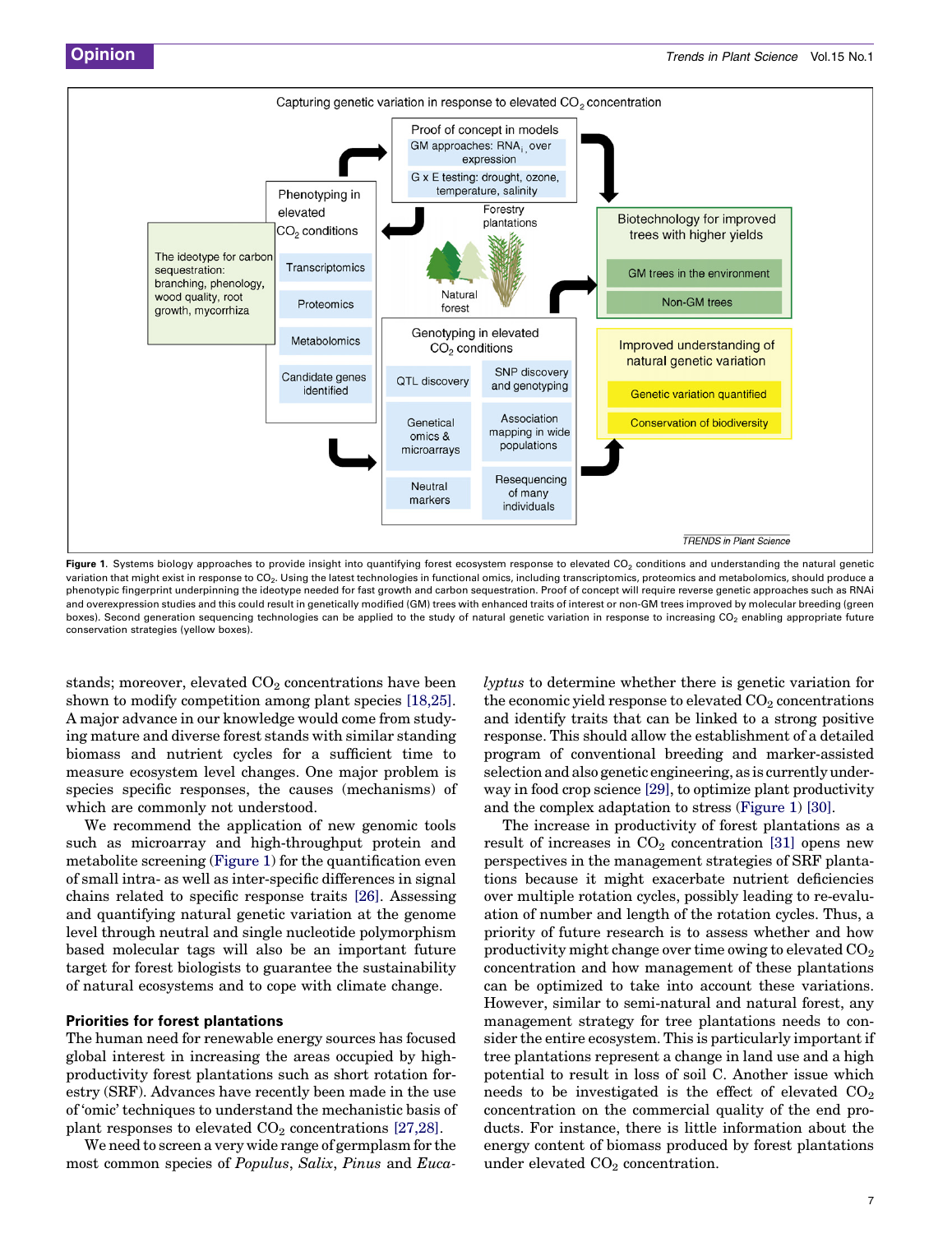#### Replication, modeling and upscaling

Even though FACE technology has allowed for considerable expansion of our observational ability, such spatiotemporal dimensions only cover a fraction of forest ecosystem functionality. Thus, one of the main issues in experiments investigating the effect of climate change on plants is how the information collected can be used for predictions on a larger scale. This aspect is particularly relevant to trees because the knowledge of the response of forest ecosystems to future environmental conditions is of primary concern for life on the planet [\[32\].](#page-5-0) Contrary to experiments on grasses and crops where the size of the  $CO<sub>2</sub>$ -enriched area can be reduced to increase the number of experimental plots, we recommend that experiments on forests will be at least 30 m in diameter to contain a representative proportion of the ecosystem and take into account heterogeneities in the canopy and soil. We also recommend that the number of necessary replicates be determined through rigorous statistical analysis, and not driven solely by convenience, logistics or cost. Plotto-plot heterogeneity (particularly soil properties) must be evaluated to establish the number of plot replicates. For example, hierarchical Bayesian models have the capacity for utilizing heterogeneous data sets from imperfectly replicated studies with both known and unknown sources of variability, permitting integration of information from different scales [\[33\].](#page-5-0) The design of the sites and experiments and their outputs should be closely integrated with modeling approaches, including systems biology and ecosystem and climate change modeling. This will maximize the predictive power of the data and further its integration with the formulation and testing of models. To increase the comparability between experiments and modeling, we also recommend that future experiments employ regressionbased experimental designs rather than analysis of variance-based designs.

Another aspect needs to be considered:  $CO<sub>2</sub>$  experiments that have been established in forest ecosystems so far have imposed a significant increase in  $CO<sub>2</sub>$  concentration which is unlikely to reflect the natural increase of  $CO<sub>2</sub>$  concentration over a specific period of time. We propose studies using  $CO<sub>2</sub>$  gradients in the open field, establishing a

minimum number of six to eight plots each having a different  $CO<sub>2</sub>$  concentration. This approach simulates growth conditions over a continuous  $CO<sub>2</sub>$  gradient between the plots rather than discrete levels and thus should be methodologically refined in favor of gaining mechanistic understanding of nonlinearity in system  $CO<sub>2</sub>$  response.

#### Location and technological aspects

Most of the FACE experiments have been performed in predominant biomes in the United States of America and Europe because of funding and logistics but not in important biomes, such as tropical and boreal forests, that cover large parts of the globe. In particular, our knowledge on the response of tropical forests to elevated  $CO<sub>2</sub>$  and climate change is minimal [\[34\]](#page-5-0), whereas for boreal forests we have gained some limited information from open top chamber experiments only [\[35\]](#page-5-0). These biomes should, therefore, be considered high priority locations for future experiments. Formulating a transcontinental agreement possibly funded by an international institution could, in the end, be a mechanism to establish a suite of large-scale experiments in understudied but critical ecosystems such as the tropical and the boreal forests mentioned above.

It is known that one of the limits to establish large facilities in such ecosystems is the cost of  $CO<sub>2</sub>$  to carry out the fumigation, in particular for its transportation from the source to the experimental site. To drastically reduce the experimental costs, predominately related to the costs of providing  $CO<sub>2</sub>$  itself, we recommend establishing future experimental sites close to an available  $CO<sub>2</sub>$  source such as a fertilizer plant (Figure 2). Geological  $CO<sub>2</sub>$  resources that exist at several locations around the world and that are utilized commercially for  $CO<sub>2</sub>$  are easily accessible. Official agreements with a major European mining company to access large quantities of pure gaseous  $CO<sub>2</sub>$  at no cost already exist in Caprese Michelangelo in central Italy, where a single well is capable of producing more than 900 tons of  $CO<sub>2</sub>/h$  [\[36\].](#page-5-0) Waste  $CO<sub>2</sub>$  from industrial or bio-industrial processes such as alcohol distillation could be more widely utilized. Such facilities have already been used in a crop FACE in the USA [\[37\]](#page-5-0). Using sources such as sugar cane biorefineries close to tropical forest sites is also



Figure 2. Natural versus artificial  $CO_2$  sources to be considered for future experiments on forests to contain  $CO_2$  costs.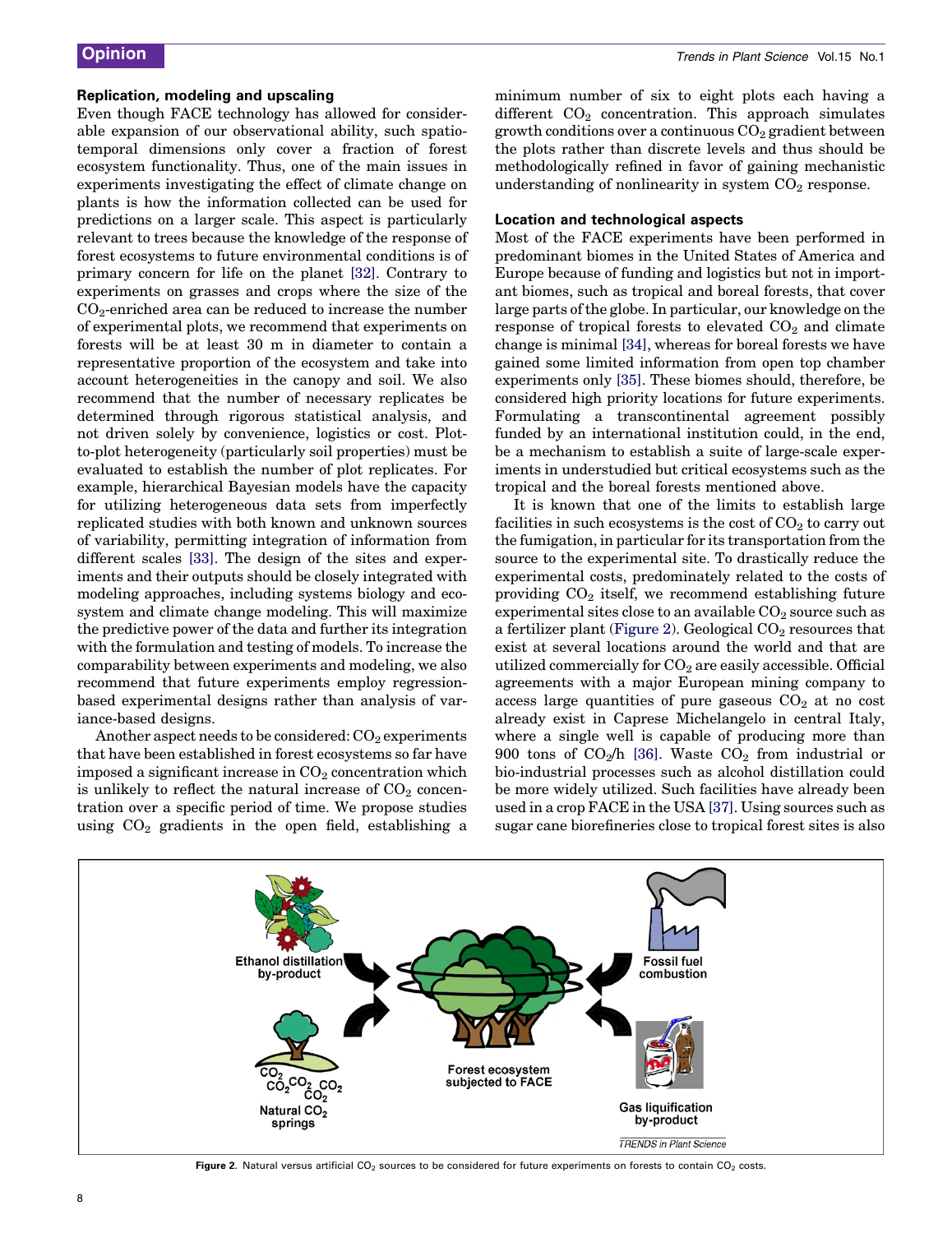<span id="page-4-0"></span>

Figure 3. Main priorities and challenges to be considered for the next generation of experiments with forest ecosystems under elevated CO<sub>2</sub> conditions at three different levels: experimental layout, location and scientific focus. Boxes in green refer to both natural forests and forest plantations, boxes in blue refer specifically to natural forests and boxes in yellow refer to forest plantations.

possible. In addition,  $CO<sub>2</sub>$  emitted from industries or power stations is a commodity that might be used for large-scale experimentation. Quality might pose a problem on the one hand because of the presence of pollutants or trace gases, but on the other hand because a constant stable isotopic signal  $(\delta^{13}C)$  value, which is useful for future research programs tracking carbon through the environment, is only present in high-quality samples. However, it seems unlikely that largescale  $CO<sub>2</sub>$  experiments will be realized in the future if a drastic reduction of  $CO<sub>2</sub>$  costs will not be achieved.

We also recommend that FACE facilities should be located in association with other studies. Examples include colocation with eddy flux tower facilities or location in areas where biological diversity is actively being manipulated. For many countries which balance between food and non-food production, the importance of modern biomass related research cannot be underestimated.

#### Concluding remarks and recommendations

The scientific community and policy makers have recognized that the impact of elevated  $CO<sub>2</sub>$  concentrations on forest ecosystems deserves particular attention in relation to the other driving forces of climate change. Large-scale and long-term experiments are necessary to establish a comprehensive approach that takes into account the entire ecosystem with all interactions and feedback mechanisms.

FACE studies should proceed beyond descriptive science and recognize the shift to a mandate to understand and predict the consequences of atmospheric and climatic change on the process and ecosystem level to contribute to

the design of appropriate strategies to respond to this change.

Furthermore, in Figure 3 we summarize a list of priorities and recommendations that need to be considered by both scientists and funding organizations for future research on forest ecosystems in the context of climate change.

#### Acknowledgements

This paper was produced at an Interdisciplinary New Initiative Fund (INIF) workshop 'FACEing the Future: Planning the Next Generation of Elevated CO2 Experiments on Crops and Ecosystems', which was financed by the European Science Foundation (ESF). This paper is dedicated to our friend and colleague Dr. David F. Karnosky, who passed away suddenly on October 24, 2008.

#### References

- 1 IPCC (2007) Climate Change 2007: The Physical Science Basis, Cambridge University Press
- 2 Roy, J. et al., eds (2001) Terrestrial Global Productivity, Academic Press
- 3 Norby, R.J. et al. (2005) Forest response to elevated  $CO<sub>2</sub>$  is conserved across a broad range of productivity. Proc. Natl. Acad. Sci. U. S. A. 102, 18052–18056
- 4 Karnosky, D.F. and Pregitzer, K.S. (2006) Impacts of elevated CO<sub>2</sub> and  $\Omega_2$  on northern temperate forest ecosystems: results from the Aspen FACE experiment. In Managed Ecosystems and  $CO_2$ : Case Studies, Processes and Perspectives (Nösberger, J. et al., eds), pp. 213-229, Springer-Verlag
- 5 Canadell, J.P. et al. (2007) Contributions to accelerating atmospheric  $CO<sub>2</sub>$  growth from economic activity, carbon intensity, and efficiency of natural sinks. Proc. Natl. Acad. Sci. U. S. A. 104, 18866–18870
- 6 Hendrey, G.R. et al. (1999) A free-air enrichment system for exposing tall forest vegetation to elevated atmospheric  $CO<sub>2</sub>$ . Glob. Change Biol. 5, 293–309